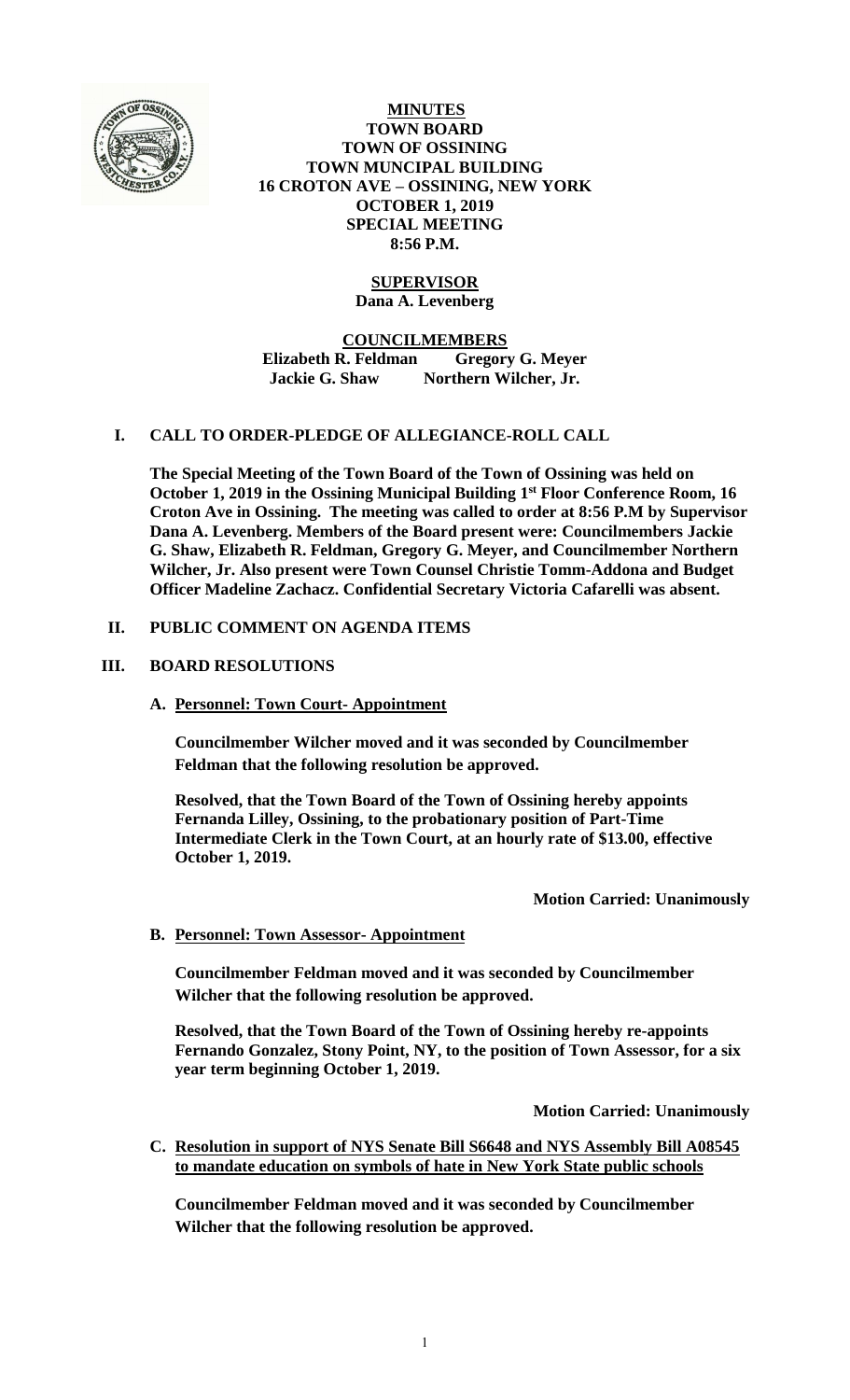**Whereas, there has been an upsetting increase in hate crimes recently across our state and our nation, necessitating strong, immediate actions by our leaders to remedy this horrific reality; and**

**Whereas, symbols of hate and hate speech have also permeated our community in Ossining and Westchester County, calling attention to the need for education and action, both in our schools and communities as a whole; and** 

**Whereas, New York State Senate Bill Number S6648 and New York State Assembly Bill Number A08545 propose mandating instruction in schools regarding symbols of hate as a part of the curriculum for sixth through twelfth grade; and**

**Whereas, this proposed legislation is a step towards ensuring all students fully understand the meaning behind symbols of hate, like the swastika and noose, but there are many opportunities to expand education beyond schools and into communities as a whole;** 

**Now therefore be it Resolved, that the Town Board of the Town of Ossining hereby supports New York State Senate Bill Number S6648 and New York State Assembly Bill Number A08545 and urge the New York State legislature to ensure passage of this important legislation; and** 

**Be it further Resolved, that the Town Board also encourages New York State legislators to consider adding community-wide education to this proposed legislation; and**

**Be it further Resolved, that a copy of this resolution be distributed to the sponsors and co-sponsors of S6648/A08545, Senators Kaminsky, Kaplan, Mayer, and Thomas and Assemblymembers Lavine and Glick, as well as the Town of Ossining's state representatives, Senator David Carlucci and Assemblywoman Sandy Galef.**

> **Motion: Carried Abstain: Meyer**

#### **D. Tax Payment Plan- 2 Havell Street**

**Councilmember Feldman moved and it was seconded by Councilmember Wilcher that the following resolution be approved.**

**Whereas, the Town of Ossining is required to collect Town, County and School taxes for the municipality, with the onus on the Town to make whole the County and School District for any uncollected taxes; and**

**Whereas, the Receiver of Taxes has been approached by a property owner requesting a short-term payment plan for the property at 2 Havell Street, Tax Parcel Designation ID# 89.15-2-68; and**

**Whereas, the Town Board, pursuant to Article 5 of the Ossining Town Code, as authorized by section 1184 of the New York Real Property Tax Law, before entry of a final judgment, may withdraw a parcel for which payment of real property taxes is delinquent, from a foreclosure proceeding and enter into an installment plan for payment of all delinquent taxes, as well as interest and penalties, and does occasionally grant such a plan and has the discretion to accept or reject any proposal by a residential property owner, providing the owner meets the eligibility requirements set forth in section 180-17 of the Town Code and the payment plan conforms to the requirements for such a repayment plan set forth in section 180-18 of the Town Code;**

**Now, therefore be it Resolved, that the Town Board of the Town of Ossining hereby grants the aforementioned payment plan, which terms comply with the**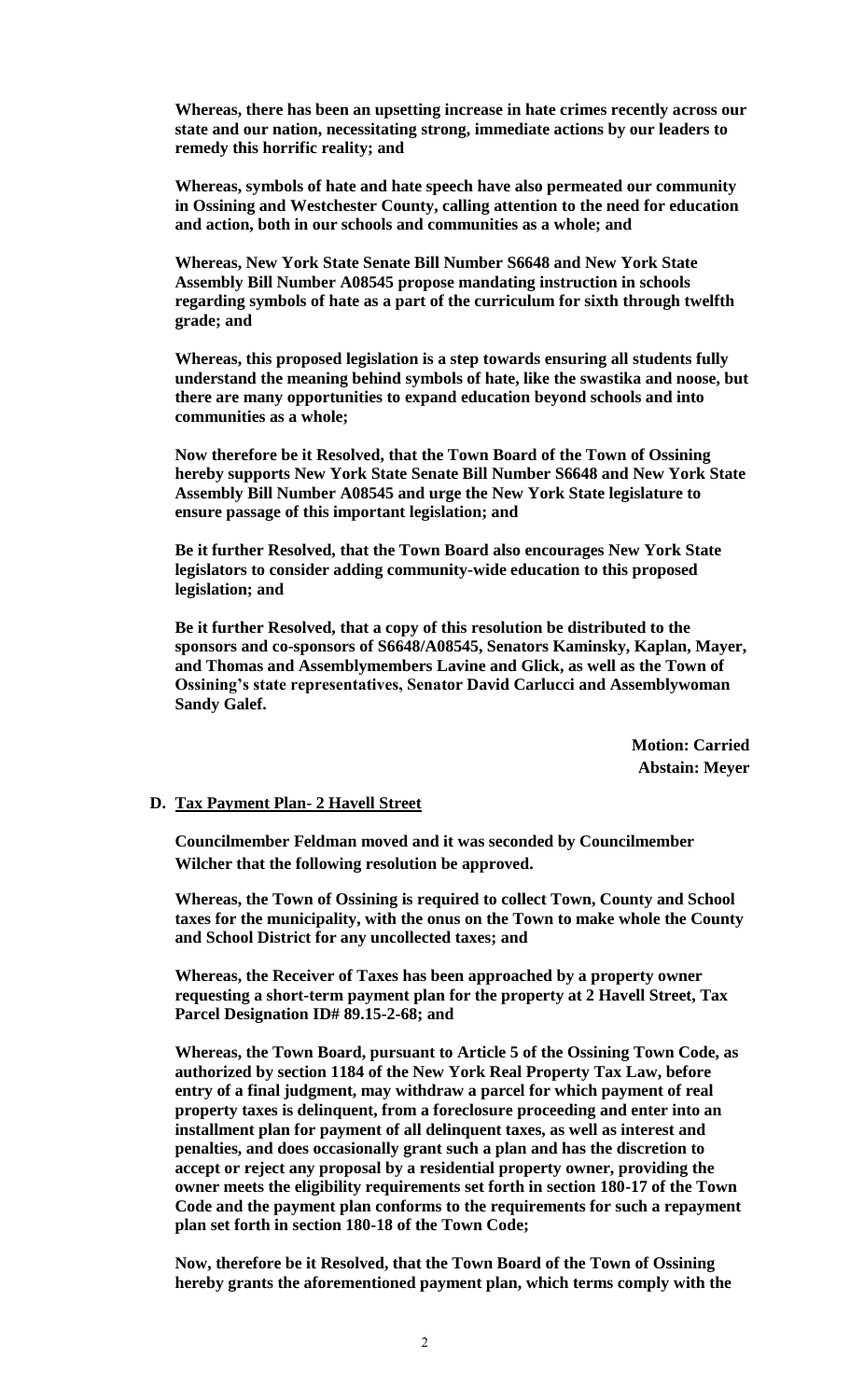**Town Code, to this property owner, who has been determined to be eligible, with the understanding that this sets no precedent going forward for this or any other property in the future.**

> **Motion: Carried Nays: Meyer**

#### **E. Tax Payment Plan- 6 Havell Street**

**Councilmember Feldman moved and it was seconded by Councilmember Shaw that the following resolution be approved.**

**Whereas, the Town of Ossining is required to collect Town, County and School taxes for the municipality, with the onus on the Town to make whole the County and School District for any uncollected taxes; and**

**Whereas, the Receiver of Taxes has been approached by a property owner requesting a short-term payment plan for the property at 6 Havell Street, Tax Parcel Designation ID# 89.15-2-69; and**

**Whereas, the Town Board, pursuant to Article 5 of the Ossining Town Code, as authorized by section 1184 of the New York Real Property Tax Law, before entry of a final judgment, may withdraw a parcel for which payment of real property taxes is delinquent, from a foreclosure proceeding and enter into an installment plan for payment of all delinquent taxes, as well as interest and penalties, and does occasionally grant such a plan and has the discretion to accept or reject any proposal by a residential property owner, providing the owner meets the eligibility requirements set forth in section 180-17 of the Town Code and the payment plan conforms to the requirements for such a repayment plan set forth in section 180-18 of the Town Code;**

**Now, therefore be it Resolved, that the Town Board of the Town of Ossining hereby grants the aforementioned payment plan, which terms comply with the Town Code, to this property owner, who has been determined to be eligible, with the understanding that this sets no precedent going forward for this or any other property in the future.**

> **Motion: Carried Nays: Meyer**

#### **F. Tax Payment Plan- 94 North Highland Avenue**

**Councilmember Feldman moved and it was seconded by Councilmember Shaw that the following resolution be approved.**

**Whereas, the Town of Ossining is required to collect Town, County and School taxes for the municipality, with the onus on the Town to make whole the County and School District for any uncollected taxes; and**

**Whereas, the Receiver of Taxes has been approached by a property owner requesting a short-term payment plan for the property at 94 North Highland Avenue, Tax Parcel Designation ID# 89.15-2-66; and**

**Whereas, the Town Board, pursuant to Article 5 of the Ossining Town Code, as authorized by section 1184 of the New York Real Property Tax Law, before entry of a final judgment, may withdraw a parcel for which payment of real property taxes is delinquent, from a foreclosure proceeding and enter into an installment plan for payment of all delinquent taxes, as well as interest and penalties, and does occasionally grant such a plan and has the discretion to accept or reject any proposal by a residential property owner, providing the owner meets the eligibility requirements set forth in section 180-17 of the Town**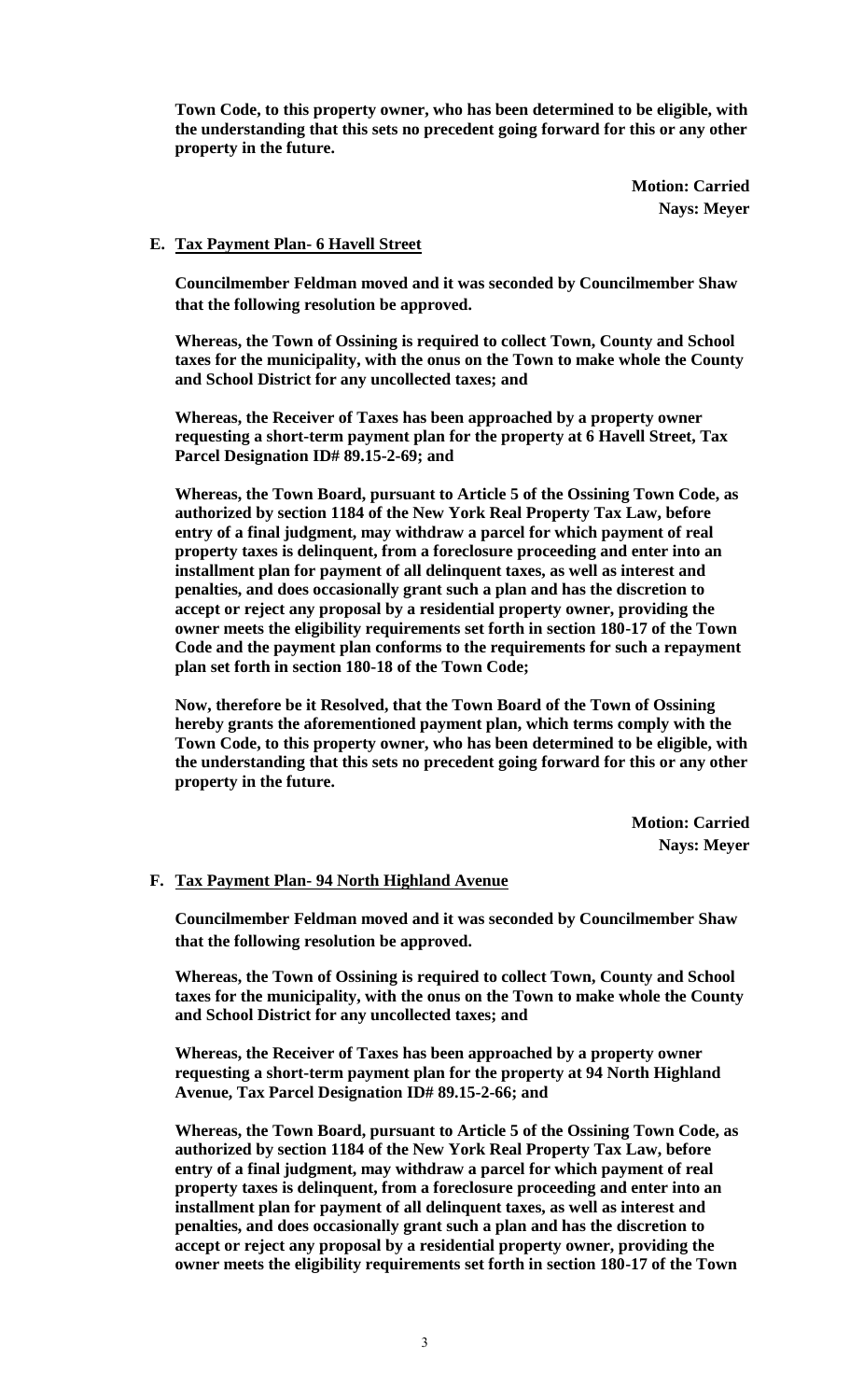**Code and the payment plan conforms to the requirements for such a repayment plan set forth in section 180-18 of the Town Code;**

**Now, therefore be it Resolved, that the Town Board of the Town of Ossining hereby grants the aforementioned payment plan, which terms comply with the Town Code, to this property owner, who has been determined to be eligible, with the understanding that this sets no precedent going forward for this or any other property in the future.**

> **Motion: Carried Nays: Meyer**

#### **G. Tax Payment Plan- 96 North Highland Avenue**

**Councilmember Feldman moved and it was seconded by Councilmember Shaw that the following resolution be approved.**

**Whereas, the Town of Ossining is required to collect Town, County and School taxes for the municipality, with the onus on the Town to make whole the County and School District for any uncollected taxes; and**

**Whereas, the Receiver of Taxes has been approached by a property owner requesting a short-term payment plan for the property at 96 North Highland Avenue, Tax Parcel Designation ID# 89.15-2-67; and**

**Whereas, the Town Board, pursuant to Article 5 of the Ossining Town Code, as authorized by section 1184 of the New York Real Property Tax Law, before entry of a final judgment, may withdraw a parcel for which payment of real property taxes is delinquent, from a foreclosure proceeding and enter into an installment plan for payment of all delinquent taxes, as well as interest and penalties, and does occasionally grant such a plan and has the discretion to accept or reject any proposal by a residential property owner, providing the owner meets the eligibility requirements set forth in section 180-17 of the Town Code and the payment plan conforms to the requirements for such a repayment plan set forth in section 180-18 of the Town Code;**

**Now, therefore be it Resolved, that the Town Board of the Town of Ossining hereby grants the aforementioned payment plan, which terms comply with the Town Code, to this property owner, who has been determined to be eligible, with the understanding that this sets no precedent going forward for this or any other property in the future.**

> **Motion: Carried Nays: Meyer**

### **H. Contract- Generator Replacement Specifications- LynStaar Engineering P.C.**

**Councilmember Wilcher moved and it was seconded by Councilmember Feldman that the following resolution be approved.**

**Resolved, that the Town Board of the Town of Ossining hereby authorizes the Supervisor to sign the agreement dated September 20th, 2019 with Lynstaar Engineering, P.C, White Plains NY, for the preparation of bid specifications for the replacement of two generators at North State Road and Parker Bale lift stations, at a cost not to exceed \$7,750.**

**Motion Carried: Unanimously**

#### **I. Permission to Sell Alcohol at Forest o' Fears Haunted Attraction: Tapsmith**

**Councilmember Shaw moved and it was seconded by Councilmember Wilcher that the following resolution be approved.**